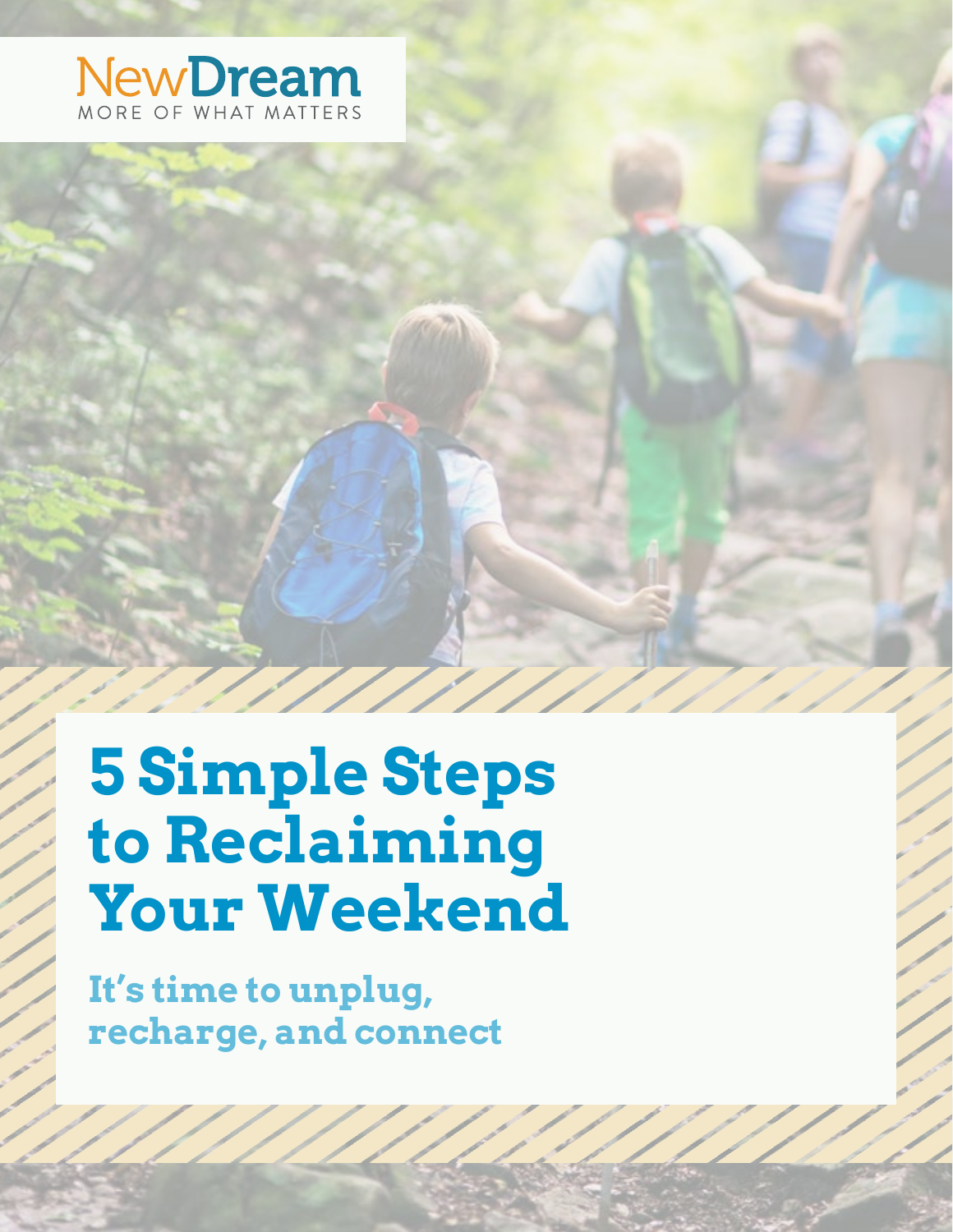### **Do you ever get to Sunday night and find yourself feeling even more stressed and exhausted than you did mid-week?**

Long weekend hours can easily disappear into errands and shuttling the kids around to their various activities and parties. And when we do find ourselves with free time, we often default to checking our phones or catching up on the latest TV show. Very few of us seem to re-emerge from the weekends feeling rested and ready to take on a new week.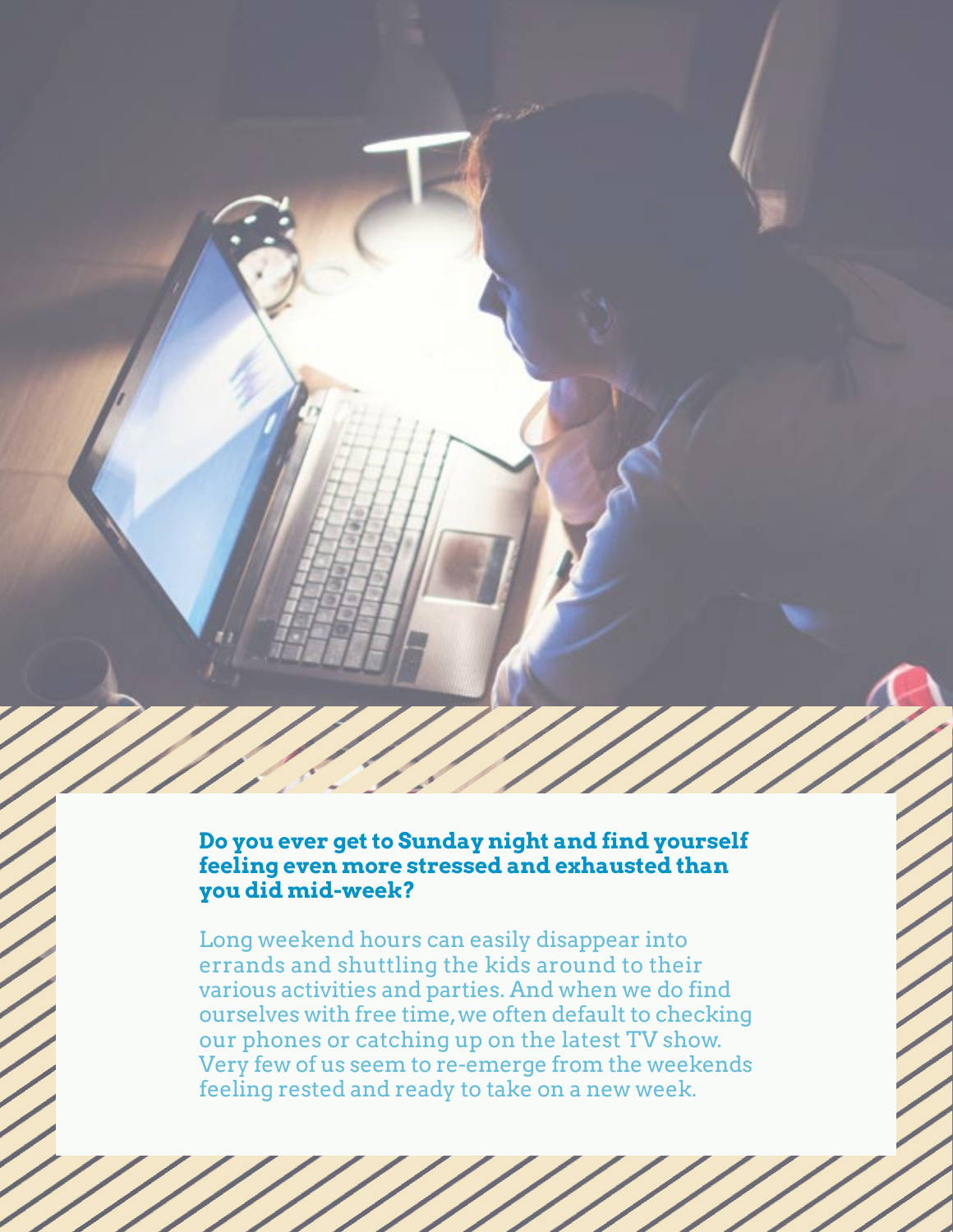**New Dream can't wave a magic wand and erase all your commitments and obligations—but we can provide simple steps to help you avoid defaulting to screens when you find yourself with a short burst of free time. Unplugging from your devices can have a huge impact on how you feel. Here are a few reasons why:**

- Screen time is not actually relaxing or rejuvenating. In *[Finding Flow: The Psychology of Engagement](https://www.indiebound.org/book/9780465024117)  [with Everyday Life](https://www.indiebound.org/book/9780465024117)*, psychologist Mihaly Csikszentmihalyi explains that there's a major distinction between active and passive leisure. Hobbies are about two-and-a-half times more likely to produce a state of heightened engagement ("flow") than television does, and active games and sports about three times more.
- ◉ Most of us suffer from information overload and decision fatigue. In her research for *[Overwhelmed:](https://www.indiebound.org/book/9781250062383)  [How to Work, Love, and Play When No One Has](https://www.indiebound.org/book/9781250062383)  [the Time](https://www.indiebound.org/book/9781250062383)*, author Brigid Schulte learned that, every second, the world's email users produce messages equivalent in size to more than 16,000 copies of *The Complete Works of Shakespeare*. And that's just email! Trying to even decide what to pay attention to in all that noise is exhausting.
- ◉ Finally, constant screen interruptions make a hash of our time. As Schulte notes, "All those stolen glances at the smartphone, the bursts of addictive texting and e-mail checking at all hours with the iPhone, Android, or BlackBerry by the bed, the

constant connection—even taking electronic devices into the toilet to shop—don't show up in time diaries. Yet that activity splinters the experience of time into thousands of little pieces. And living in an always-on technological haze leads to mental exhaustion."

Why, then, do so many of us default to screen time when we have a free moment? First, it's convenient. Second, once you own the screens, it's cheap. Plus, many of us experience our leisure time in chunks too small to do much else of consequence. Taking an art class may be invigorating, but we don't usually have the block of time required. Finally, true leisure often takes discipline. Signing up for the art class and getting the supplies require an initial investment of energy. So we tend to settle for less.

Not this time, though. Our hope is that you've downloaded this guide because you want more from your weekends. These simple steps are designed to help you unplug, recharge, and connect with what's most important to you and your family.

#### A couple of notes before we start:

• *Simple* does not necessarily mean *easy*. Think about the idea that happiness is a choice. But if this is true, then why isn't everybody happy? The reason is that, while happiness may be simple to understand, it may not be easy to implement. In fact, it can be downright challenging at times.

For this weekend exercise of reclaiming time, it may be especially challenging if you have a strong screen habit. But don't get discouraged! These steps are designed to set you up for success in a way that we hope you'll find enjoyable.

• Don't try to force the rest of your loved ones to join you in this exercise. We believe you'll make much more headway if you can first practice what you preach. Plus, it will seem less threatening if you don't force their involvement, but instead let them observe you. Once they see how much fun you're having, they may willingly come along for the ride.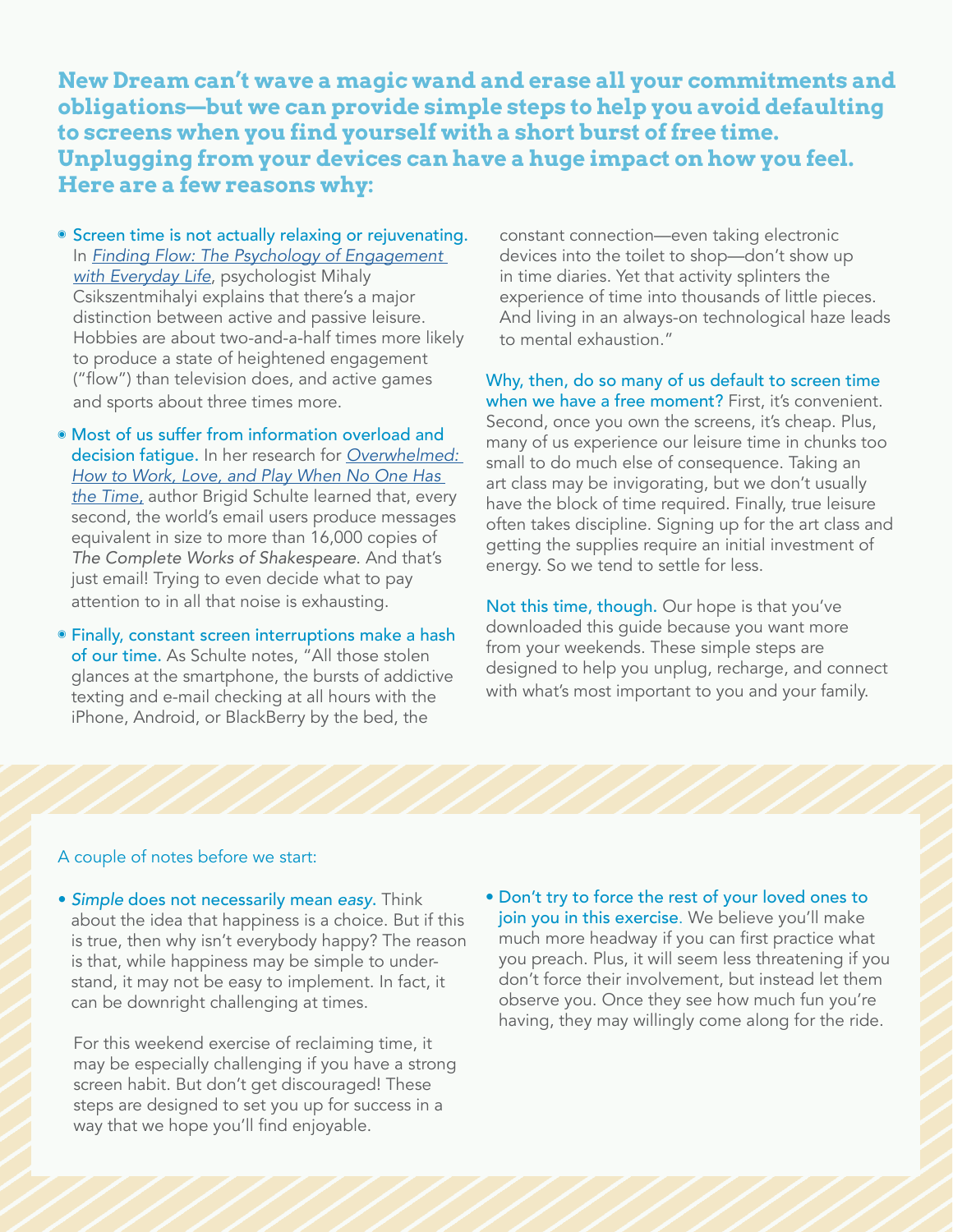## **Step 1: Design Your Best Possible Weekend**

Five years ago, New Dream staffer Edna Rienzi did an exercise that's had a profound impact on her life. It's called "The Best Possible Self" exercise, and the idea is that you write for 20 minutes a day—for four days in a row—about your life in the future as if everything has gone as well as possible and all your goals have been achieved.

For the purposes of this guide, we're going to tweak the exercise. Just write for 20 minutes (for one day) about your *best possible weekend*—a weekend where everything goes as well as possible for you. The kind of weekend that makes you smile just thinking about it.

But don't just think about it! The key is to *write*  it **down** in the present tense. If you just do it as a thought exercise, it's likely nothing will happen. But by writing for 20 minutes a day (even for just one day), the results can be astounding. There is power in the act of writing.

You may be more inspired to attempt this type of exercise if you read a real-life example. Here's how Edna described her ideal weekend in her "Best Possible Life" exercise:

*I wake up in the morning to a peaceful, soothing room. There's lots of natural light, and the artwork on the walls makes me happy. The bed is comfortable, and the room is clutter-free. I start the day off with meditation. Then, I write in my journal and read before the kids wake up.* 

*When everybody's awake, we head downstairs and have our traditional Saturday morning choc*olate chip waffles. After breakfast, we hop on our *bikes down to the farmer's market and spend the*  morning in town. After we bike back from town,

*we have lunch—made from our farmer's market purchases—on the deck. We're mildly productive in the afternoon. We either do a little work on a school project , get something done around the house, or volunteer for a favorite charity. Then, friends come over for a potluck dinner.* 

*On Sunday mornings, we attend church, and the whole family is inspired to be our best possible selves. For Sunday lunch, one of our kids gets a turn having a one-on-one date with me or with my husband. We do this three Sundays a month. On the fourth Sunday, my husband and I go on a lunch date. The rest of the afternoon is unhurried and open for whatever we feel like doing that day. In the evening, my parents come over for Sunday night dinner. By the end of the weekend, we all feel relaxed and rejuvenated for the week to come.*

That's Edna's best possible weekend. It doesn't happen every weekend—the vision is blurred by birthday parties and Girl Scout events and last-minute errands. But, since doing this exercise, Edna has found that it happens much more often than it used to. And many of the ideas (the bike rides in warm weather, the waffles, the one-on-one dates, the Sunday night dinner) have become weekend rituals for her family. That's a huge change from before.

Please don't skip this step! Some of you may be tempted to move on because you're impatient to get to the part where you actually *do something*. But knowing your *why* and visualizing *how the change will make you feel* is key to motivating yourself to change your habits.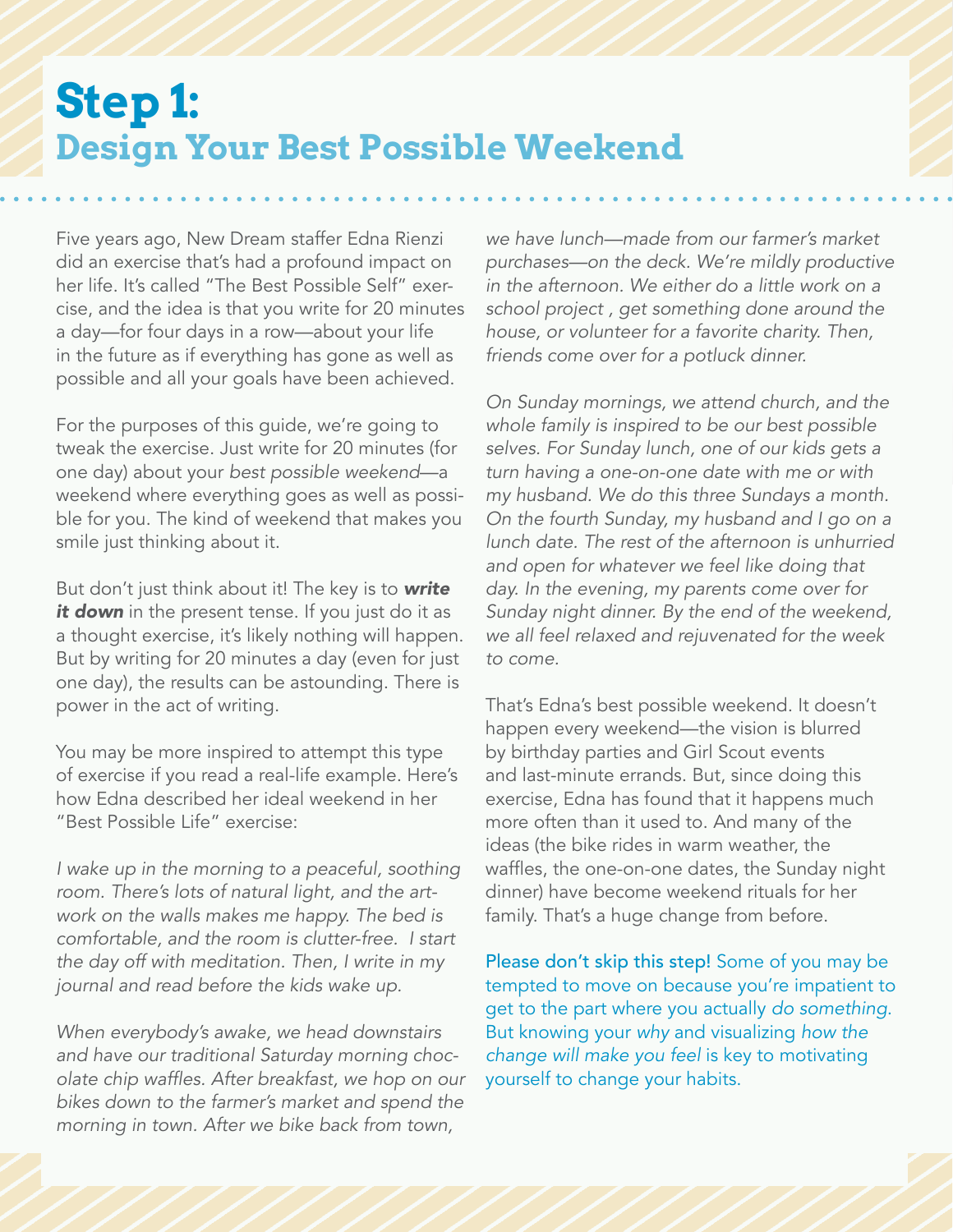## **Step 2: Set Yourself Up for Success**

With your best possible weekend in mind, what specific goal do you want to set for yourself with regard to your screen time? Do you want to go big and aim to go screenfree from Friday night to Sunday night? Or would you like to target one particular type of screen entertainment—maybe no social media over the weekend?

Perhaps no Netflix or Amazon Prime? Maybe staying connected to work email is a particular problem when you're trying to prioritize family time. Think about how you want to feel on Sunday night. What level of unplugging do you think will help you get there?

Once you have your goal in mind, structure your environment for success. Depending on your goal, you may need to:

- 1. Set up an an auto-responder on your work email.
- 2. Turn notifications off on your phone.
- 3. Use a program like [Freedom](https://freedom.to/) to lock the Internet away for certain blocks of time.
- 4. Let your loved ones know your plan, and ask for their help and support.
- 5. Print out driving directions. Dig up your old camera. Plan ahead.
- 6. Create a list of screen-free activities based on your "best possible weekend" exercise. Then, when you're tempted to default to screens, you'll have a handy list you can use. Just make sure some of the activities are short, for those small bursts of time that pop up.
	- Some ideas:
- Try a new recipe

• Call your mom or dad

- Write a letter to your grandparents
- Take a nap • Read a book
- Go for a walk
- 7. Print out an inspirational message to leave on top of your computer or television, or even tucked in with your phone. You can use one of

*"The greatest danger for most of us is not that our aim is too high and we miss it, but that it is too low and we reach it."* Michelangelo

*"Do not wait until the conditions are perfect to begin. Beginnings make the conditions perfect."*

Alan Cohen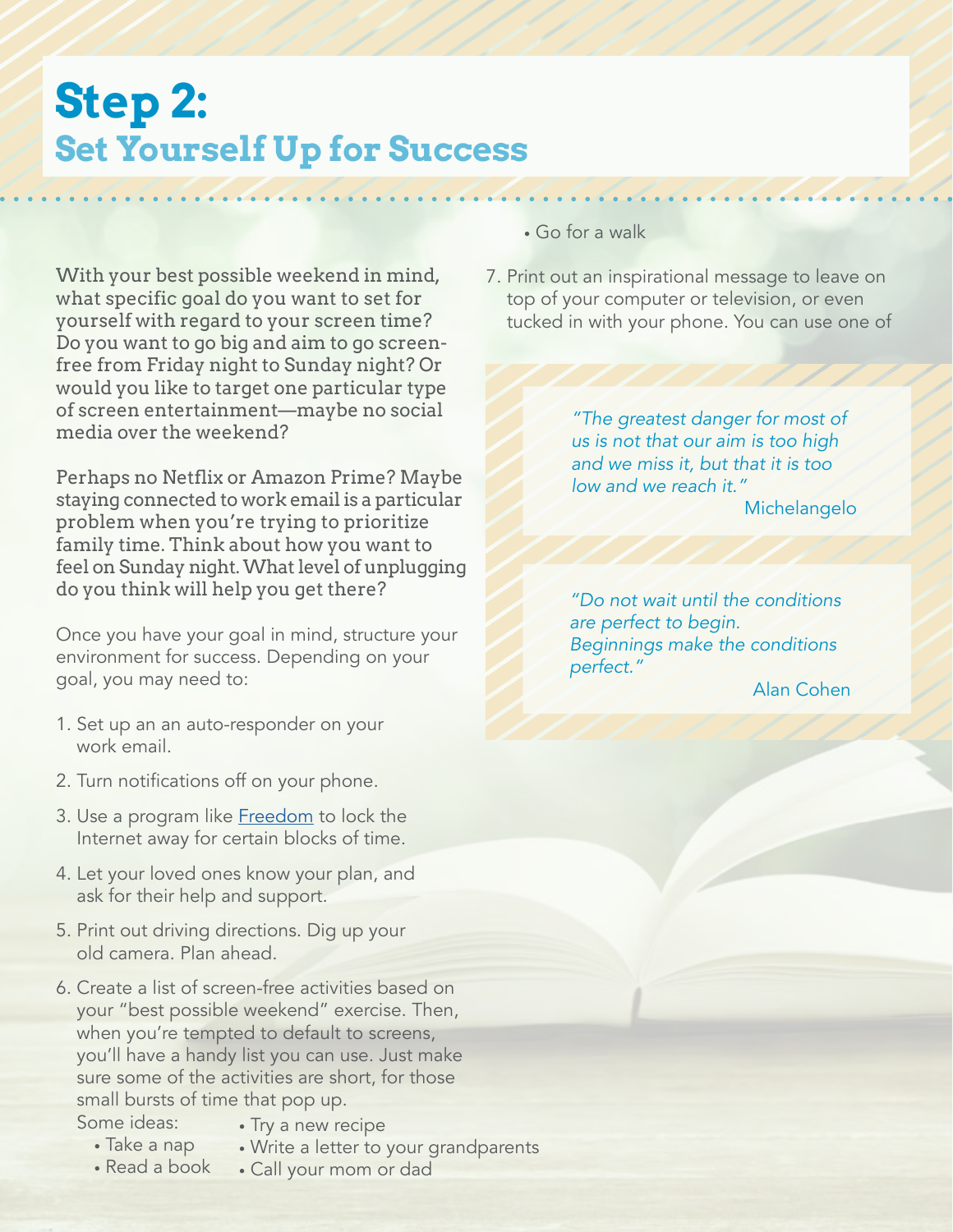## **Step 3: What to Do When the Urge to Plug In Hits**

First, don't be hard on yourself. Your devices are [designed to be addictive!](http://www.nytimes.com/2015/12/06/technology/personaltech/cant-put-down-your-device-thats-by-design.html?_r=0 ) Rather than beating yourself up over your urge to check your phone or log into Facebook, get curious instead.

What are your triggers? Think about your food triggers, for example. Hunger should be the trigger for eating, right? But sometimes the trigger is stress. Sometimes it's boredom. Sometimes it's fear. The same goes with screen use. Chances are you don't just pick up your phone when you need to get information or connect with someone. Many of us default to screens out of boredom. Or because we're procrastinating. Or because it's become a habit, and we don't even think about it.

#### In *[The 7 Habits of Highly Effective People](https://www.indiebound.org/book/9781451639612)*,

Stephen Covey describes how there is a space between the trigger event or feeling and our reaction. Most of us don't act that way. We respond immediately and unthinkingly to a trigger. This weekend, the goal is to try to create a space between your trigger feeling—the urge to plug in—and actually plugging in.

Whenever you're tempted to default to screen time, think about *why* you reached for the screen. And then, decide whether there's another response that you would prefer in that moment. Think about your "best possible weekend" exercise. Did you want to devote more time to reading? Pick up that book that's been sitting on your nightstand for months. Do you want to be more mindful? Count your blessings instead of logging into Facebook. Want to be more connected with your partner? Start a conversation instead of looking down at your phone.

Each time you feel the urge to plug in, remember that you have the freedom to choose your response. Make a conscious choice based on your true wants and not just on your old habits.

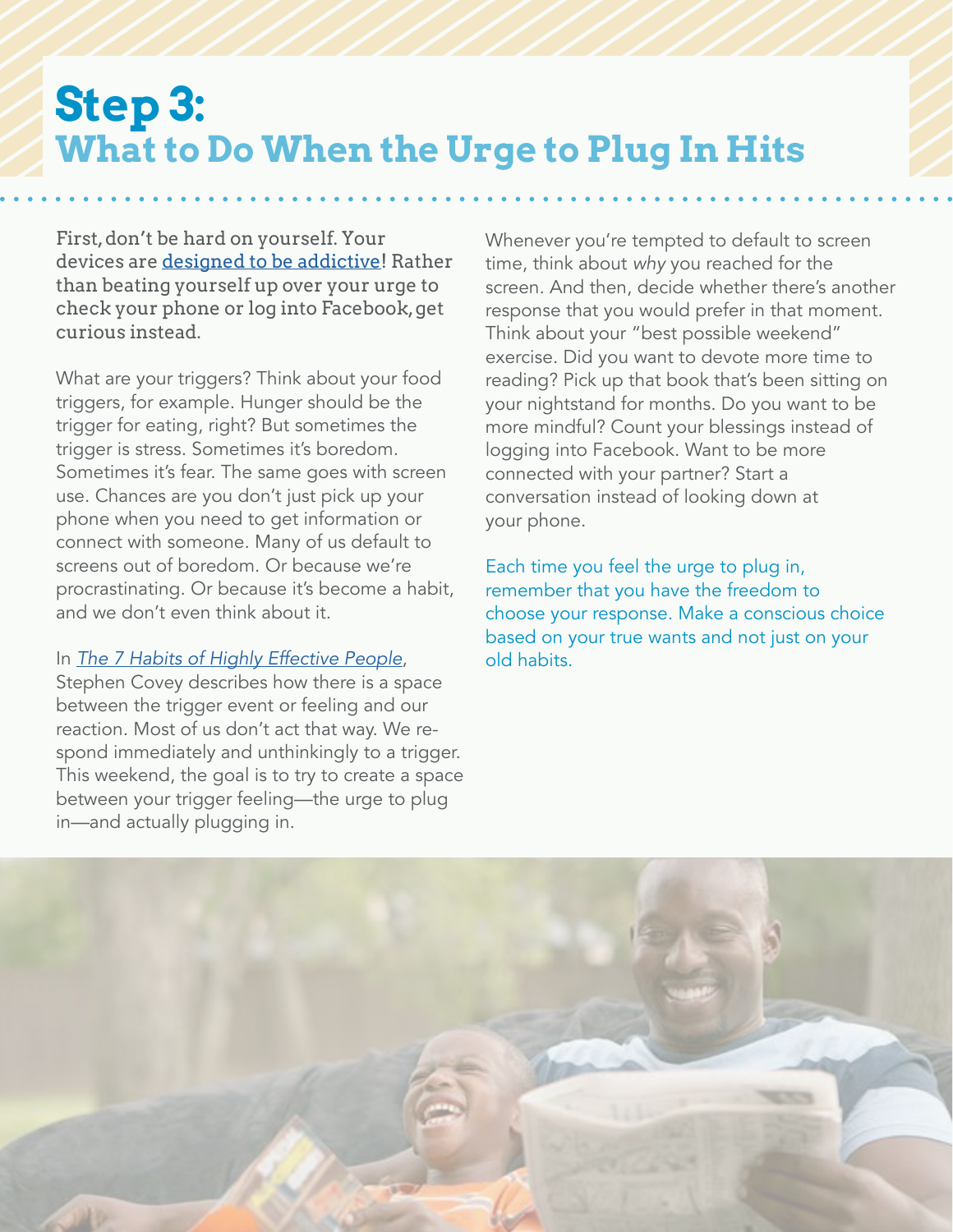# **Step 4: Take Time to Reflect**

On Sunday night, take the time to reflect on your experience.

How close did your actual weekend line up with your vision of the best possible weekend?

What felt really good about unplugging? What were your trouble spots?

Did the benefits of unplugging outweigh the costs for you?

How did your loved ones feel about your experience?

Do you want to take this exercise to the next level?

For some, this may mean scheduling screen-free time throughout your week. Or maybe the idea of unplugging completely for one day a week appeals to you. What about one day a month? Maybe you realized that you didn't miss certain screens or websites at all, and it's time to drop them. Maybe you really missed certain sites, and you realized that these do add value to your life.

The goal of this weekend is not to convince you to go totally screen-free forever, but instead to be more intentional about the technology we bring into our lives.

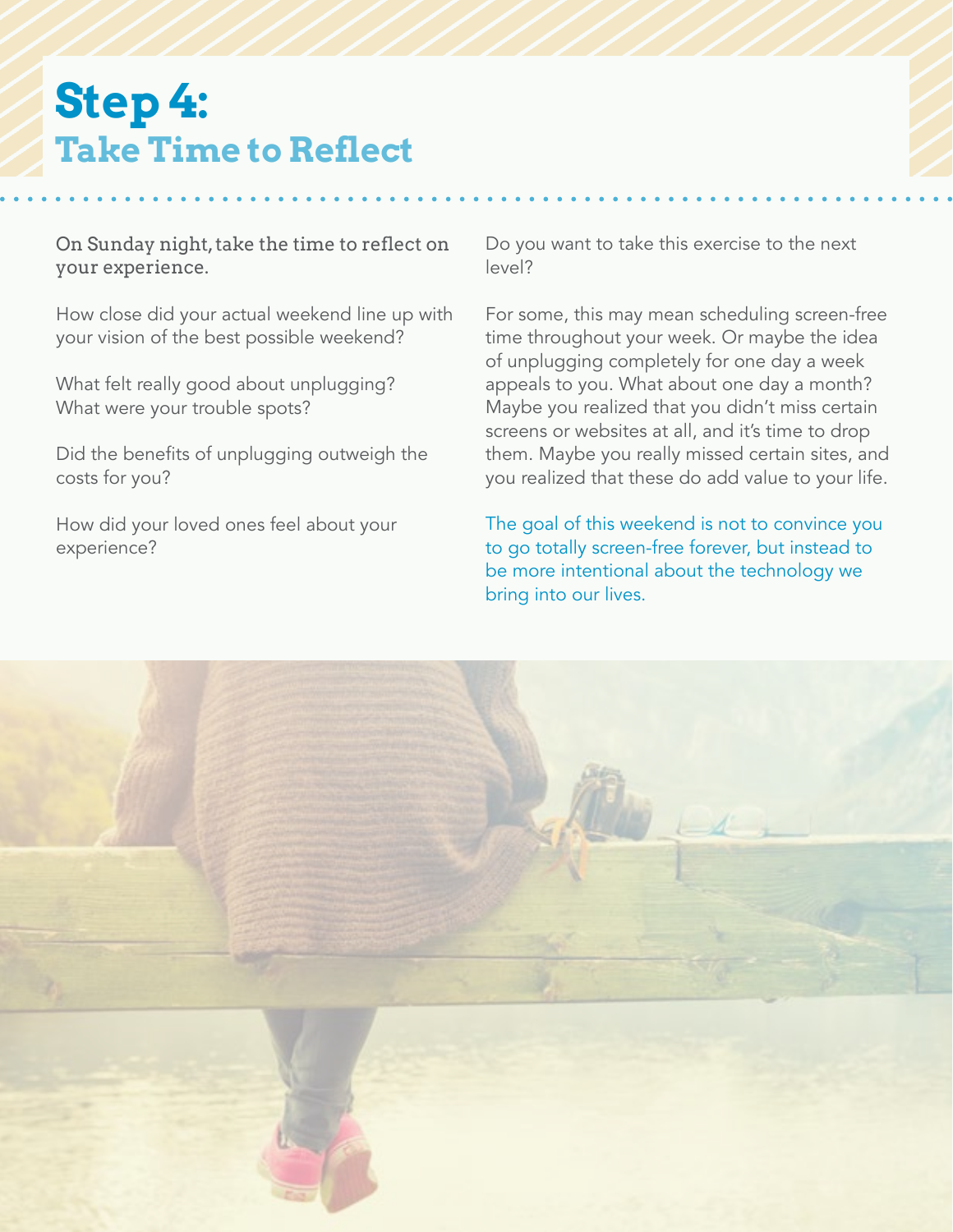# **Step 5: Celebrate!**

Regardless of whether you accomplished your goal or fell fall short of it, celebrate the progress—big or small—that you made.

Maybe you weren't able to resist your screens. That's a good thing to know about yourself and how strong your habits are. Simply becoming aware of your urge to default to screens can have a great impact on your future behavior. And knowing that your habit is strong can inspire you to work harder to change your ways if you're truly committed to becoming more intentional about your technology. (If you do need more guidance on changing your habits, try Gretchen Rubin's book, [Better Than Before: What I Learned About](https://www.indiebound.org/book/9780385348638)  *[Making and Breaking Habits – to Sleep More,](https://www.indiebound.org/book/9780385348638)  [Quit Sugar, Procrastinate Less, and Generally](https://www.indiebound.org/book/9780385348638)  [Build a Happier Life](https://www.indiebound.org/book/9780385348638)*.)

Maya Angelou said, "Do the best you can until you know better. Then when you know better, you do better."

Each time you attempt to live your best possible life, you get to know yourself—and your habits—better. And then, each time, you'll do better. That's something to celebrate!

We would love to hear about your experience with this exercise—what worked for you, what didn't.

You can contact us at [newdream@newdream.org](mailto:newdream%40newdream.org?subject=).